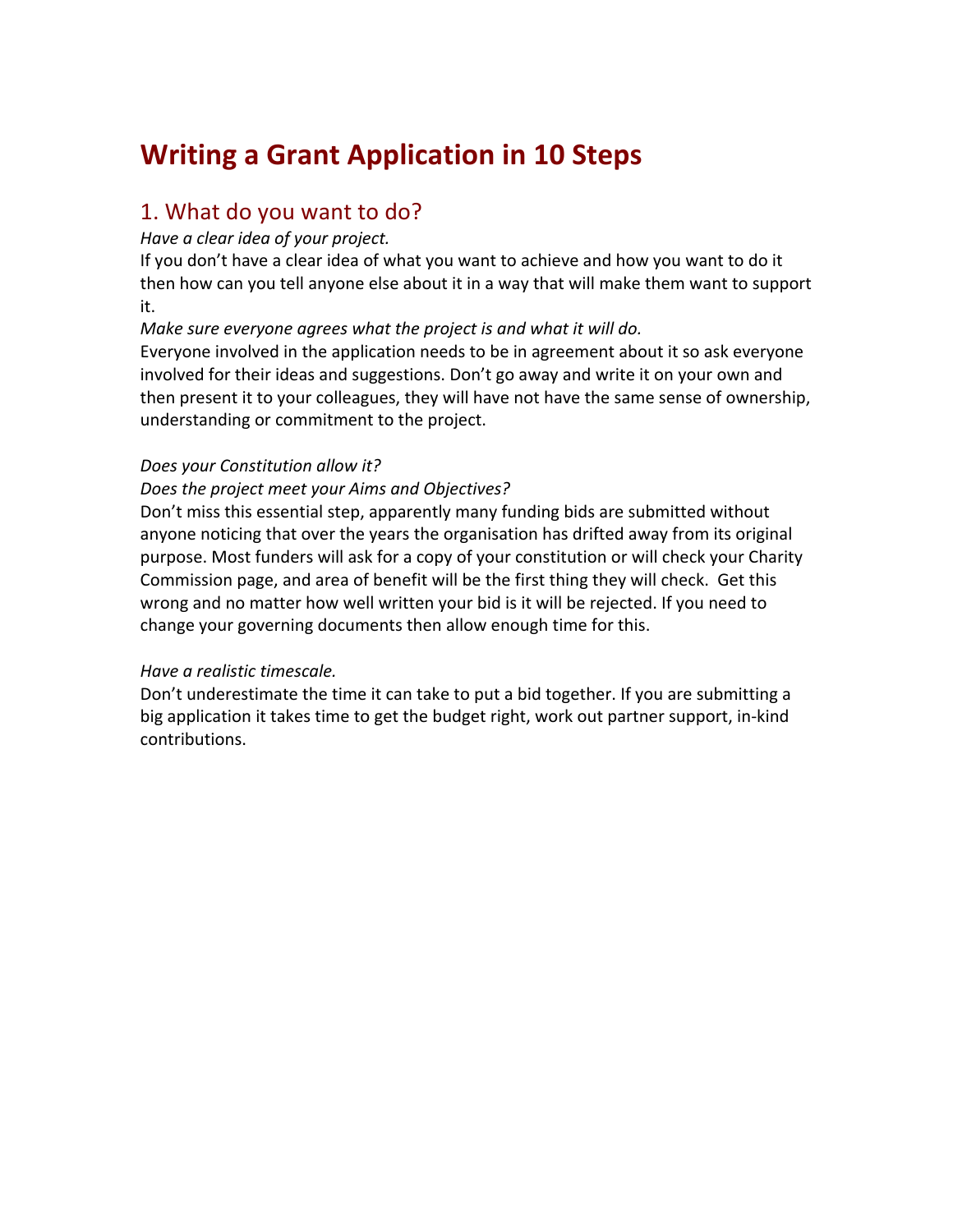# 2. Research the Funders

There are lots of funders out there and all have their own areas of interest and criteria for giving funds to particular projects and organisations. Some of these have lots of information and guidelines to help you with your application (and from their perspective this hopefully reduces the number of bids they have to look at that are outside their remit!) but others remain a mystery – they don't publish any guidelines and their decisions may be made according to personal interests and according to criteria that you aren't aware of.

So don't just apply to the first organisation that someone suggests or has a looming deadline that you think you should meet. Do some research. There is a list of places to begin in the attached 'Funding Sources for Heritage Grants' document - Funding Central (www.fundingcentral.org.uk) is a good one to start with.

If you can't find out much about a Trust or Foundation then look them up on the Charity Commission website where you can always find out some basic information about them. Unless they are very small they also have to send their annual accounts and reports to the CC and these are uploaded as PDF files onto their CC pages. Have a look at them, some will include information about who they have funded previously and give an indication of typical grant amounts. Some won't but you can at least get an idea of the amounts of money they have to give to charitable causes from the accounts.

Analyse their priorities and timescales and compare them with the project for which you need funding. It may help if you put them in a table and colour code them according to how well they match your needs. I usually put them all into an Excel spreadsheet with a summary of what they fund and the amounts of money they usually give, and I include the ones that aren't a good fit so that I don't waste time looking again later and so I can quickly see if they are suitable for another project. Then I can add a column at the end to say if and when I have applied and another with the outcome.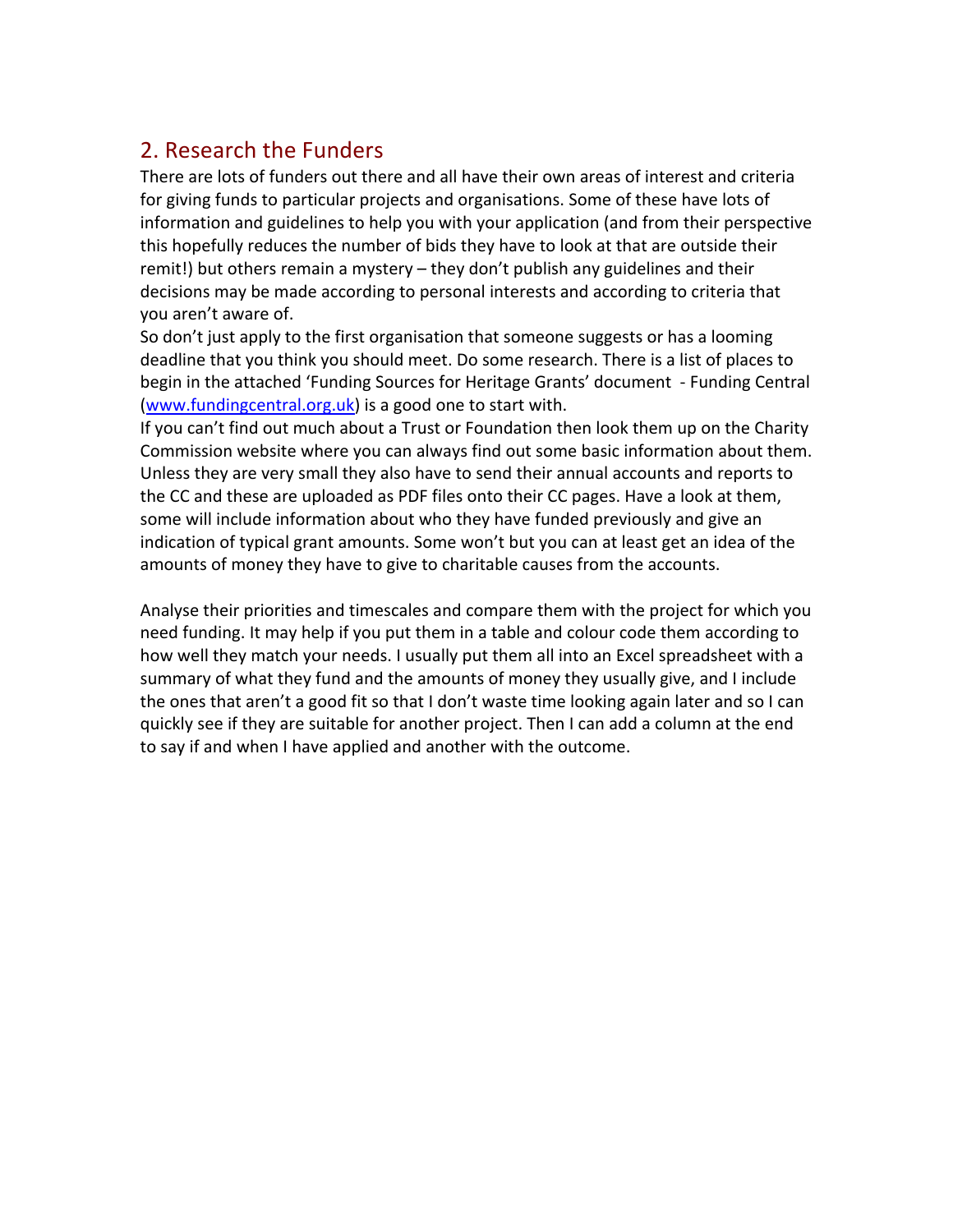## 3. Read the Rules

*What%do%they%fund?%Are%there%any%exclusions?%What%are%their%priorities? How%much%do% they%fund?%Does%it%need%match%funding?%Is%there%a%deadline?%*

WHEN do they pay (some pay all or part in arrears). If they encourage contact, give them a call and discuss your idea.

If you aren't sure if your project meets a charities criteria then give them a call and ask them before you spend a lot of time on making your application. Read the criteria and exclusions carefully.

Note whether they want to fund a specific element of a project or are happy to make a general contribution towards the total amount, if they want to be approached first or only want to come on board when most of your other funding is in place.

Some charities have a 2-stage process with a fairly 'easy' first stage when you tell them about the project in broad detail. They then decide if it is of interest to them and if it is they will invite you to submit a full application. One example of this is The Clore Foundation.

The Heritage Lottery Fund has an *Expression of Interest* form on their website so you can pitch your idea to them and they will respond with feedback. This isn't compulsory BUT the majority of successful grant applications go to organisations that have done this skip it at your peril. It's also a way of getting some useful advice that can improve your bid.

Most charitable trusts will probably be rejecting around 9 out of 10 bids that DO meet their published priorities so make sure you are clear about how you meet their priorities bang on – don't make them have to work it out, tell them in plain language. Also many funders have a time limit before you can reapply, often 1 or 2 years, so don't apply unless you can show your project is a good fit with their priorities.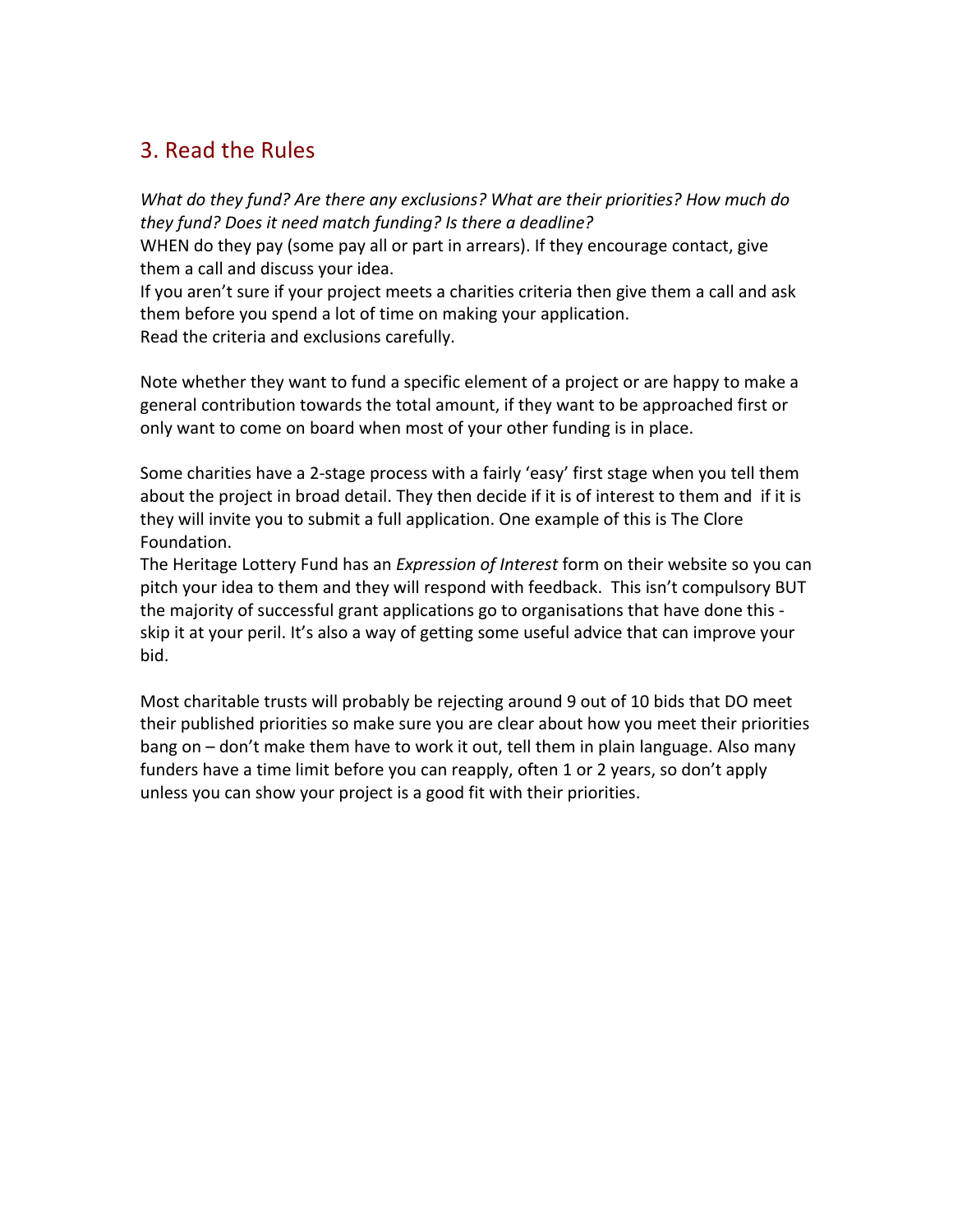### 4. What is the NEED? Most bids fail on this!

#### *Why is the project important? Why are you doing it this way? Why now? What will* happen if you don't do it?

Getting this wrong is one of the quickest ways to ensure your bid ends up in the waste paper bin and it's the part that many bids fall down on. You have to make your project more enticing, more urgent than the other applications they receive. Find some evidence of the need. Are there any statistics you could use? Does your area have problems that your project will help? Check your County Council website for facts. Have you asked your users? It's not that you want something (we would like a lift so people can get upstairs), it's a need (we had 35 visitors last year who couldn't get upstairs and 10% of people in the street survey said they wouldn't even visit because they know they can't get upstairs). You could also use a case study from elsewhere that shows the benefits.

You also need to demonstrate the NEED so you can use that to inform your OUTCOMES.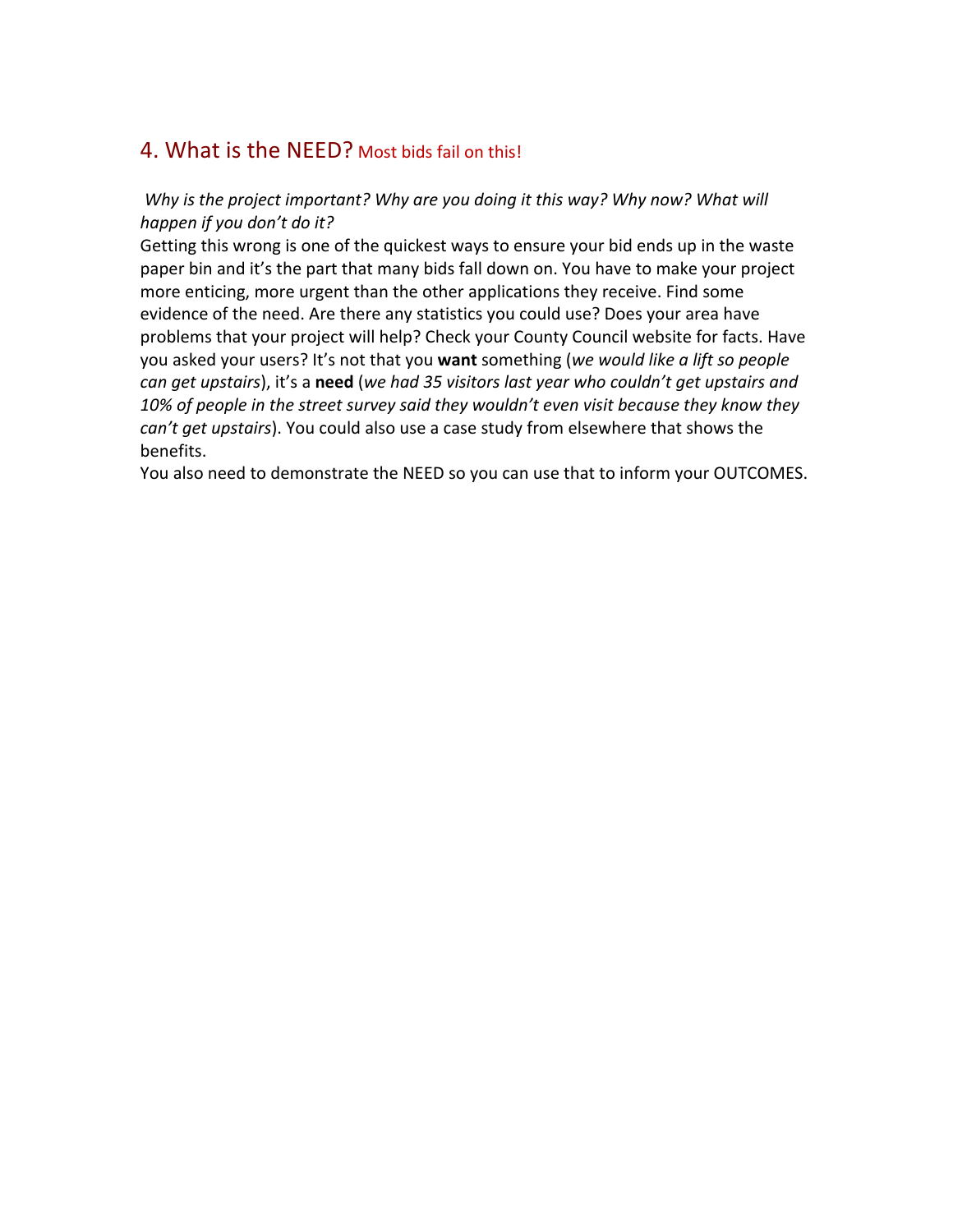# 5. What will get better?

Why should they give you the money? How important is it? What will the project do? What will the OUTCOMES be? They can be measurable (20 children have learnt new skills at our family fun day) or aspirational (vandalism will be reduced). Do the OUTCOMES match the NEEDS?

Example: We wanted to improve the local history display and tell younger people and incomers about their community.

NEEDS: New families and young people are isolated and don't easily fit in. They don't join local societies and clubs. Vandalism is worse than in surrounding areas and has increased in the last five years. In a survey 65% of people couldn't answer 5 simple questions about the area and said they would like to know more.

| <b>INPUT</b>                 | <b>OUTPUT</b>                 | <b>OUTCOME</b>               |
|------------------------------|-------------------------------|------------------------------|
| We refurbished a case,       | We had a temporary            | Fifteen new families visited |
| bought mounts and new        | exhibition in the library and | the museum. The playgroup    |
| display boards. We created   | gave a talk at the local      | now makes a monthly visit    |
| a new display with maps      | school.                       | to the museum and the        |
| and photos. We wrote a       | We gave leaflets to families  | school is planning to visit  |
| leaflet about the museum     | via the school and            | annually. 5 incomers have    |
| and the collections of local | playgroup and to new          | become museum                |
| items we have. We asked      | people via the estate agents  | volunteers. 70% of people    |
| people what they thought     | and social housing trust.     | surveyed said they knew      |
| in a simple survey form.     | We had a family welcome       | more about their             |
|                              | day at the museum.            | community, had learned       |
|                              |                               | new things and had made      |
|                              |                               | new friendships in the area  |
|                              |                               | because of the project.      |
|                              |                               | Vandalism has reduced this   |
|                              |                               | vear.                        |

What you need to do here is tell the funder what difference your project will make, why will it make the world a better place, what will change by doing it. It should include quantitative and qualitative outcomes.

#### *Generic%learning%and%social%outcomes*

Generic learning and generic social outcomes are exactly what they say they are  $-$  and these can help you to identify some of the more aspirational outcomes your project could achieve. You can see them all here

http://www.inspiringlearningforall.gov.uk/toolstemplates/genericsocial/index.html

The HLF sets out its expected outcomes very clearly  $-$  have a look at how they compare to these - see the similarities?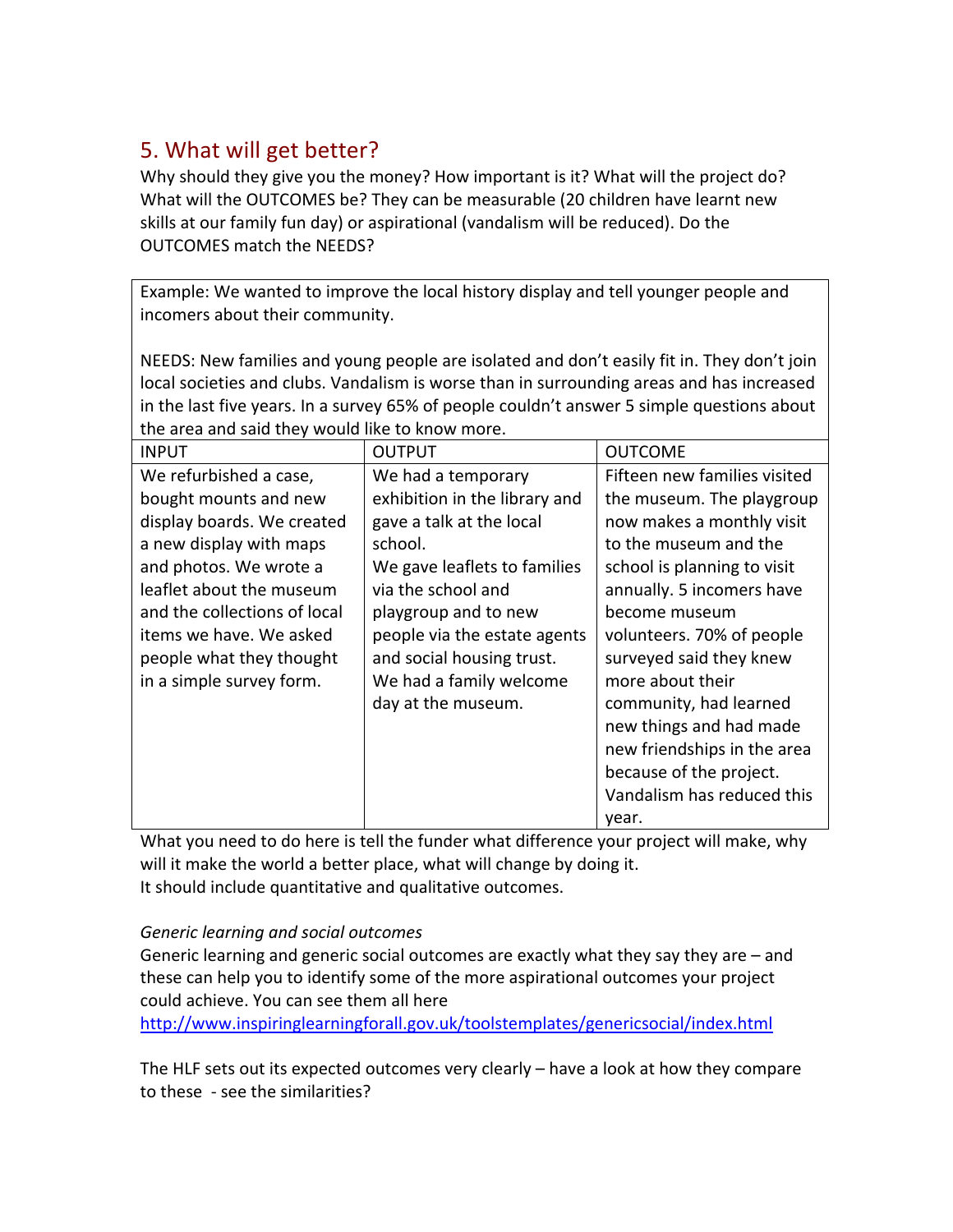# 6. Can you do it?

*Will you be able to complete the project? Have you done this kind of thing before? How* robust is your organisation? If your museum is new, show that the people involved have some experience. What is your track record?

Funders need to feel confident that your organisation is robust and that you have the capacity and skills to deliver your project. Make sure you demonstrate this by stating your experience, skills and other projects you have successfully delivered. Mention specific skills of the people who will be involved for example a Trustee who has a good financial background and who will be overseeing the project budget. If you have achieved any external standards such as museum Accreditation or Investors in People make sure you mention them. Succinctly itemise your legal status, mission, founding date, number of trustees etc, say if you have a business plan and list some of your policies.

Give them the evidence to show you can deliver.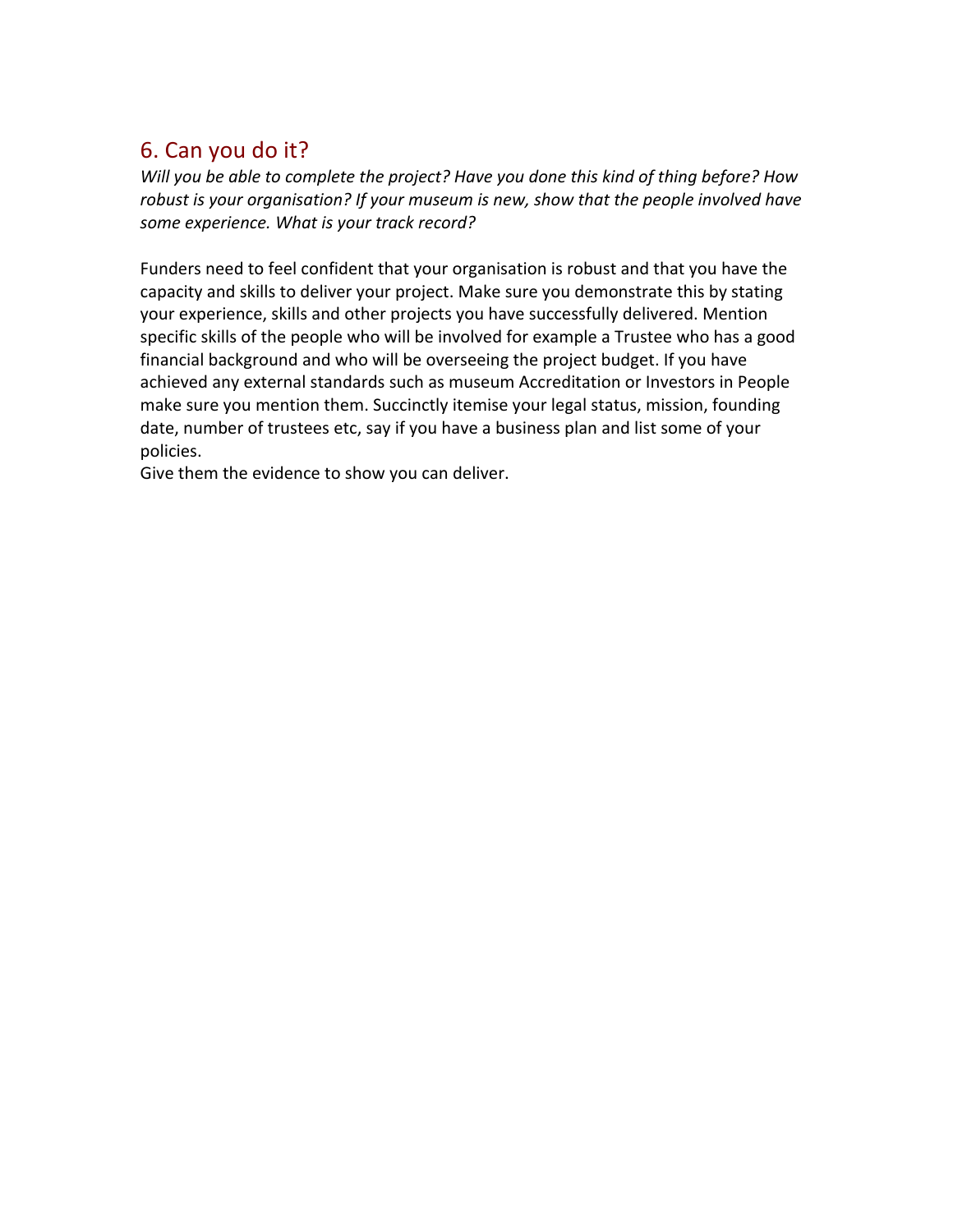# 7. Tell the story clearly

This should be the easy bit – so why do many applicants get it wrong? The funder should be able to see easily

- $\cdot$  WHY your project is important
- $\cdot$  WHAT you are planning to do
- $\cdot$  WHO will benefit
- $\cdot$  WHEN you will do it
- $\cdot$  HOW you will do it
- $\cdot$  HOW MUCH it will cost (and where any other money is coming from)
- $\cdot$  WHAT it will achieve (outcomes).
- . HOW you will check its success (Monitoring)
- $\cdot$  HOW you will decide what worked and if you could have done it better (Evaluation)

Think of a catchy title or great opening line – something that sums up what you want to do and that will immediately make the reader want to know more.

Ask people who aren't involved to read it – Is it clear to them? See if they can explain your project back to you after they have read the application.

#### *Is anything missing? Is it exciting? Have you used the funder's priority words? Challenge* any assumptions they might be making about your museum/area.

A good project can be sabotaged by a badly written proposal. A funder might think your project is a great idea and is something they would like to fund, but they can't fund it because the application is badly put together and fails to get across how exciting it is and what it will achieve.

The bullet points above are the same that are used for writing press releases – you need to attract attention and include all the important information at the beginning. Engage the decision-maker early on and they will want to find out more. You are competing with other applications – make yours the one that engages the decision-maker right from the start, they are then more likely to look favourably on the rest of your bid.

After you've written an application let someone else who is used to writing edit your text. When you are very closely involved in putting a bid together you need someone with a more objective eye to look at what you have written to make sure it reads well. Also leave it for a day or two and then go back and read it again  $-$  you'll immediately see it more objectively yourself and will see where you may have overused a particular word or repeated yourself. When we were writing our HLF North Norfolk Stories bid one person wrote the text and two people edited it –and then after the initial application was written the HLF changed the process so that there was a much-reduced word count for each section! We had to reduce the text by about a half but in the end I think we had a much stronger, more focused bid.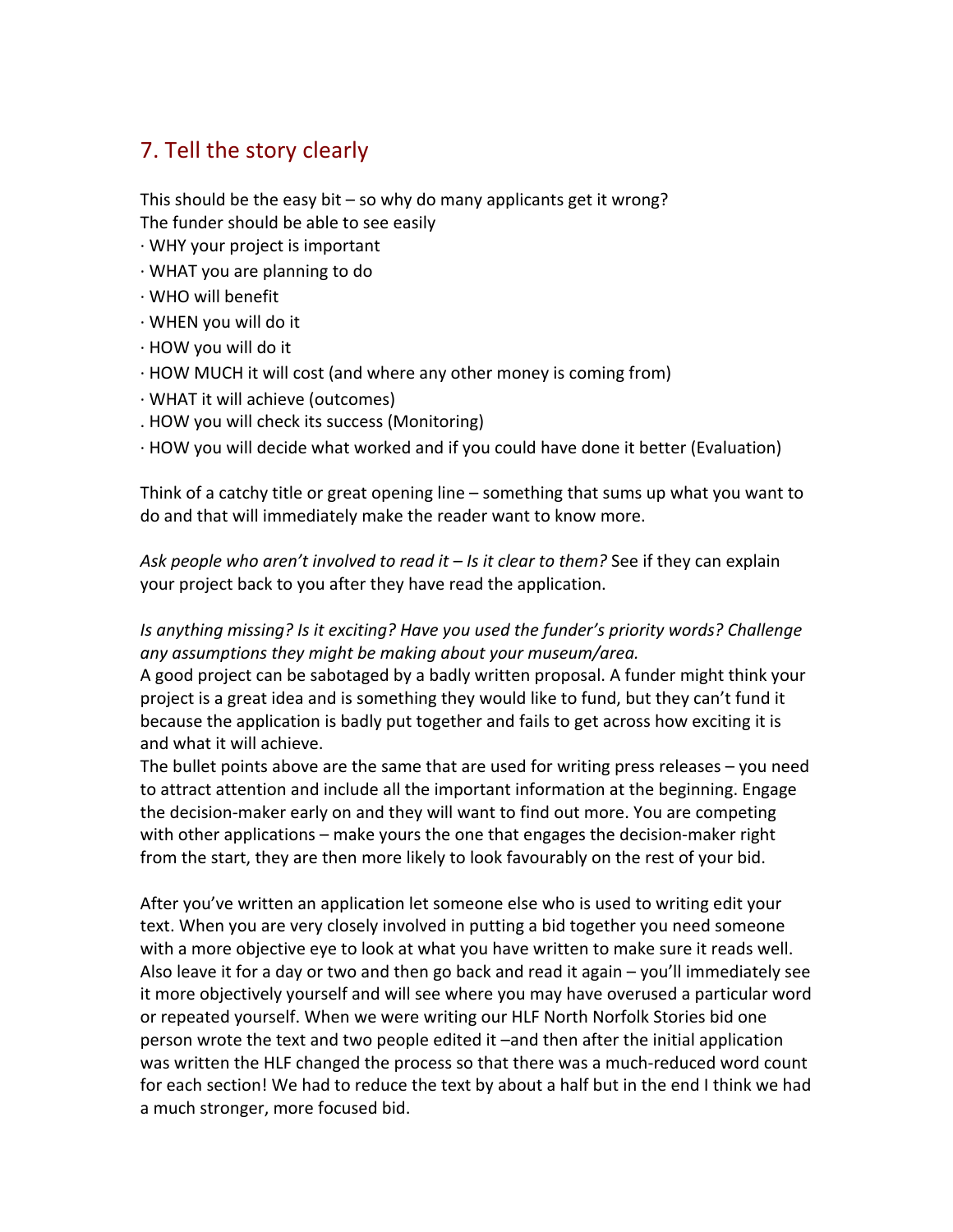### 8. Get your numbers right

How much will they fund? How much are you asking for? Does it need match funding? Can your organisation handle this budget? Reassure them about your financial *arrangements%(Two%signatories?%An%experienced%Treasurer?%Audited%accounts?)%* Have a look at the cost of the project? Is it reasonable for what you hope to achieve? Is it good value (not the same as cheap)?

You're not trying to make your budget as cheap as possible but you do need to show VALUE FOR MONEY. Not representing sufficient value for money is one of the main reasons that lottery bids fail. Funders will expect you to price the various elements of your project realistically at the going rate. If you don't they may be worried that you are unaware of the true costs and could doubt your project management abilities.

Don't forget to include a share of your ongoing overhead costs. The best way to work this out is to use the FULL COST RECOVERY method  $-$  a recognised tool that helps you work out realistic costs for your overheads and also for staff costs. So for example if a member of your staff is going to be allocating one day a week of their time to a particular project you can work out the figure to include in the budget. The Big Lottery Fund website has more information and a spreadsheet that works out the figures for you www.biglotteryfund.org.uk/fcr and the Funding Central website also has information about it.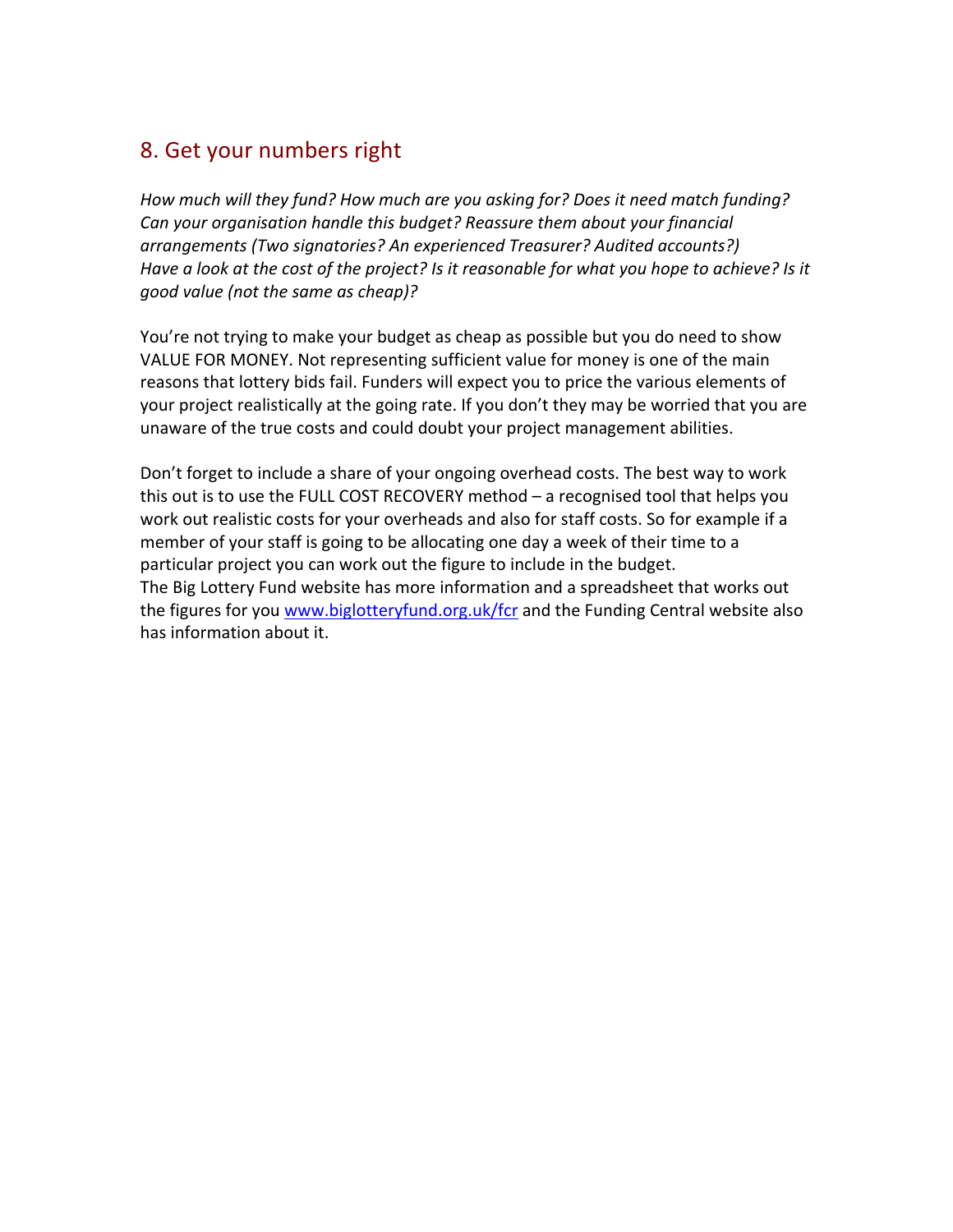# 9. How will you show what it did?

MONITORING: collecting your original benchmark data and the data after the project has been running for a measurable period.

EVALUATION: the process of thinking about the data, considering its implications and using it to amend aspects of your project.

You need to show that your organisation understands the needs to check and capture what you are doing and that it delivers your original aims.

Evaluation should be informed by your aim and outcomes. Makes sure it's achievable and don't forget to include the costs in your budget. Also make sure it's at a level that is in keeping with your project, the bigger the project the more monitoring and evaluation you need.